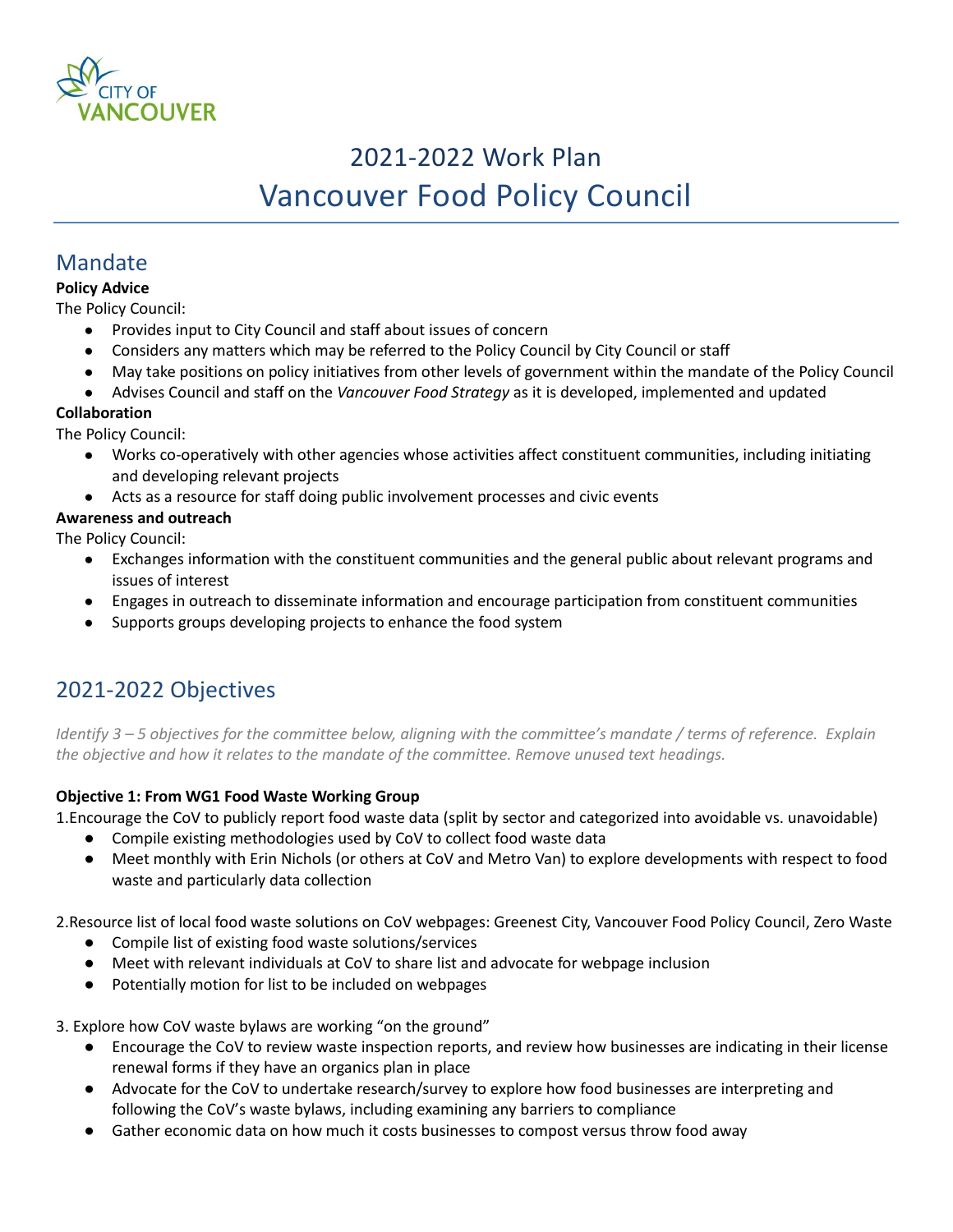4. Advocate for food waste reduction to be included in the Climate Emergency Action Plan during review and input processes:

- Meet with the Climate and Equity Working Group to discuss reducing food waste as an issue for inclusion in Action Plan review and input processes
- Meet with CoV representative for Climate Emergency Action Plan to discuss reducing food waste as an issue for inclusion in Action Plan review and input processes
- Participate in any related events and activities to advocate for reducing food waste to be included

#### **Objective 2: From WG2 Building Food Equity Working Group**

- Build connection to Food Systems and to Healing through food; Increase Food Systems Literacy through education and knowledge sharing; raise the voices of BIPOC communities and Equity denied groups and also of local growers and food system folks. Asking: how might we re-wild our space and foster access to nature in the heart of the city? Asking: how do we deeply listen to and action calls from Indigenous communities for Land Back?
	- Education around Indigenous Food Justice
		- Host 2 guests from food systems in local community supported in sharing knowledge at VFPC
	- Deepening internal policies around how we gather in this space with a lens of equity and access.
		- Build a motion around internal policy recommendations to city council.
	- $\circ$  Optimizing how we communicate and effect change pressuring change through motions, public letters, network activation)
		- Write one public letter or framework adopted from learnings and made public using website and socials of VFPC

#### **Objective 3: From the WG 3 Children and Youth Working Group**

- Support the creation of a VSB Vision for a School Food Program
- Increase awareness of school food issues
- Support integrating universal good food access and literacy for pre-school aged youth.

#### **Objective 4: From WG 4 - Climate Adaptation**

- Identify how CoV can mitigate and adapt our food system to climate change today and in the future
	- Research existing documents and plan, identify the intersections of food and climate change.
	- Develop a clear understanding of CoV's global and local food supply impact on climate. Mandate to improve sustainability.
- Identify and animate existing initiatives and policies in the CoV and beyond to increase our food system's resilience to climate change.
	- Engage speakers (experts in the climate field) to present at VFPC. Host public lectures (Seth Klein). Create an awareness campaign re: the importance of healthy water and soils. Mandate to ensure awareness and outreach.
- Develop an election strategy to ensure climate and food on the 2022 civic election agenda.
	- Develop all-candidates questionnaire. Mandate to ensure awareness.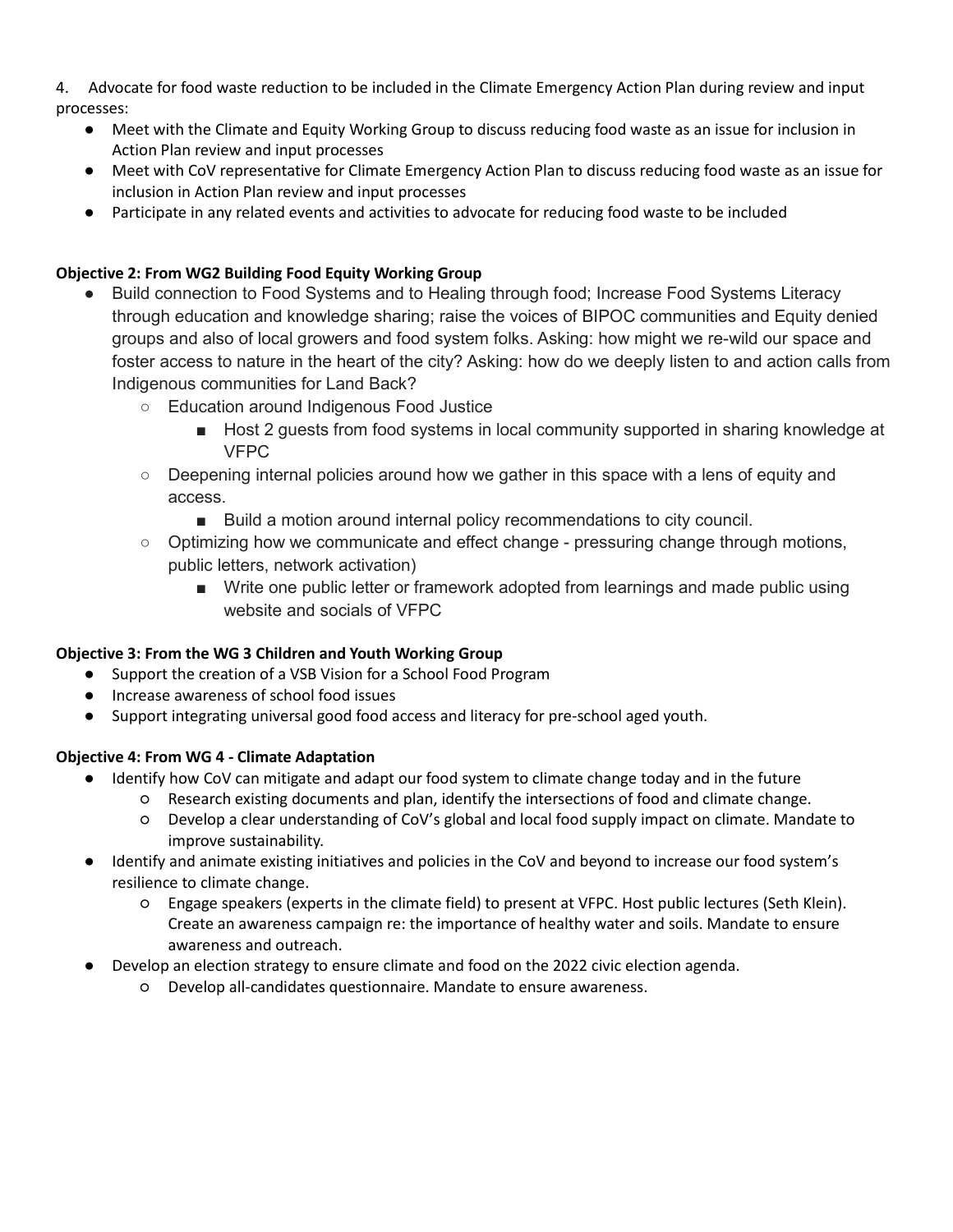## Action Plan

| Timeline                                                                                                                                                                                                                                                                                                                                                                                                                                                                                             | <b>Action Items</b>                                                                                                                            | Committee                                                                                                                                            | <b>Expected Outcomes</b>                                                                                                                                                                     | Partners/Stakeholders                                                                                                                    |  |  |  |  |
|------------------------------------------------------------------------------------------------------------------------------------------------------------------------------------------------------------------------------------------------------------------------------------------------------------------------------------------------------------------------------------------------------------------------------------------------------------------------------------------------------|------------------------------------------------------------------------------------------------------------------------------------------------|------------------------------------------------------------------------------------------------------------------------------------------------------|----------------------------------------------------------------------------------------------------------------------------------------------------------------------------------------------|------------------------------------------------------------------------------------------------------------------------------------------|--|--|--|--|
| Identify target<br>start and<br>completion<br>dates.                                                                                                                                                                                                                                                                                                                                                                                                                                                 | Identify specific action<br>items integral to<br>accomplish the stated<br>objective.                                                           | Resources<br>Identify working<br>groups,<br>subcommittees, and/or<br>committee member(s)<br>responsible to lead the<br>objective, as<br>appropriate. | Outline expected<br>achievements and<br>deliverables from each<br>action item. Ideally, these<br>are measurable indicators of<br>success which can be<br>reported through annual<br>reports. | Identify opportunities or<br>needs to collaborate with<br>groups / organizations<br>within or outside of the City<br>(e.g., City staff). |  |  |  |  |
| <b>Objective 1: Food Waste Working Group:</b>                                                                                                                                                                                                                                                                                                                                                                                                                                                        |                                                                                                                                                |                                                                                                                                                      |                                                                                                                                                                                              |                                                                                                                                          |  |  |  |  |
| Nov 7, 2021-<br>Oct, 2022                                                                                                                                                                                                                                                                                                                                                                                                                                                                            | Gather inspection<br>reports (composting)<br>+ Survey businesses to<br>understand barriers<br>to/challenges with<br>compliance                 | WG 1 - Food Waste                                                                                                                                    | Recommendations to ensure<br>by-laws are respected                                                                                                                                           | City staff; local food<br>businesses                                                                                                     |  |  |  |  |
| Nov 7, 2021-<br>Oct, 2022                                                                                                                                                                                                                                                                                                                                                                                                                                                                            | Gather existing food<br>waste data and<br>methodologies +<br>Follow up with the<br>City of Vancouver on<br>Food Waste Motion<br>passed in 2020 | WG 1 - Food Waste                                                                                                                                    | Food waste data publicly<br>reported by 2022, with a<br>split by sectors (residential,<br>business, institutional) and<br>by avoidable vs. unavoidable<br>Be aligned with SDG 12.3           | Erin Nichols and Andrea<br>McKenzie (Engineering)<br>+ Metro Vancouver                                                                   |  |  |  |  |
| Nov 7, 2021-<br>Oct, 2022                                                                                                                                                                                                                                                                                                                                                                                                                                                                            | List existing food<br>waste solutions<br>providers in the CoV                                                                                  | WG 1 - Food Waste                                                                                                                                    | Mapping of local food waste<br>solution providers on the<br>website of the VFPC                                                                                                              | Erin Nichols - Engineering;<br>local non-profits; private<br>food waste solutions<br>providers                                           |  |  |  |  |
| Nov 7, 2021-<br>Oct, 2022                                                                                                                                                                                                                                                                                                                                                                                                                                                                            | Meet with different<br>departments to<br>advocate for aligning<br>initiatives                                                                  | WG 1 - Food Waste<br>Rebecca Till (Local<br>Food Action Plan) +<br>Caitlin Dorward<br>(Vancouver Food<br>Strategy)                                   | Reducing and preventing<br>food waste added in the<br><b>Climate Emergency Action</b><br>Plan                                                                                                | Erin Nichols - Engineering +<br>Planning, Urban Design, and<br><b>Sustainability (Climate</b><br><b>Emergency Action Plan)</b>           |  |  |  |  |
| Objective 2: Food Justice Working Group: Build connection to Food Systems and to Healing through food;<br>Increase Food Systems Literacy through education and knowledge sharing; raise the voices of BIPOC<br>communities and Equity denied groups O also of local growers and food system folks. Asking: how might we<br>re-wild our space and foster access to nature in the heart of the city? Asking: how do we deeply listen to and<br>action calls from Indigenous communities for Land Back? |                                                                                                                                                |                                                                                                                                                      |                                                                                                                                                                                              |                                                                                                                                          |  |  |  |  |
| Nov 7, 2021-<br>Oct, 2022                                                                                                                                                                                                                                                                                                                                                                                                                                                                            | <b>Education around</b><br>Indigenous Food<br>Justice                                                                                          | WG 2 - Building Food<br>Equity                                                                                                                       | Host 2 guests from food<br>systems in local community<br>supported in sharing<br>knowledge at VFPC                                                                                           | Local food systems experts                                                                                                               |  |  |  |  |
| Nov 7, 2021-<br>Oct, 2022                                                                                                                                                                                                                                                                                                                                                                                                                                                                            | Deepening internal<br>policies around how<br>we gather in this space<br>with a lens of equity<br>and access.                                   | WG 2 - Building Food<br>Equity                                                                                                                       | Build a motion around<br>internal policy<br>recommendations to the city<br>council.                                                                                                          |                                                                                                                                          |  |  |  |  |
| Nov 7, 2021-<br>Oct, 2022                                                                                                                                                                                                                                                                                                                                                                                                                                                                            | Optimizing how we<br>communicate and<br>effect change -                                                                                        | WG 2 - Building Food<br>Equity                                                                                                                       | Write one public letter or<br>framework adopted from<br>learnings and made public                                                                                                            |                                                                                                                                          |  |  |  |  |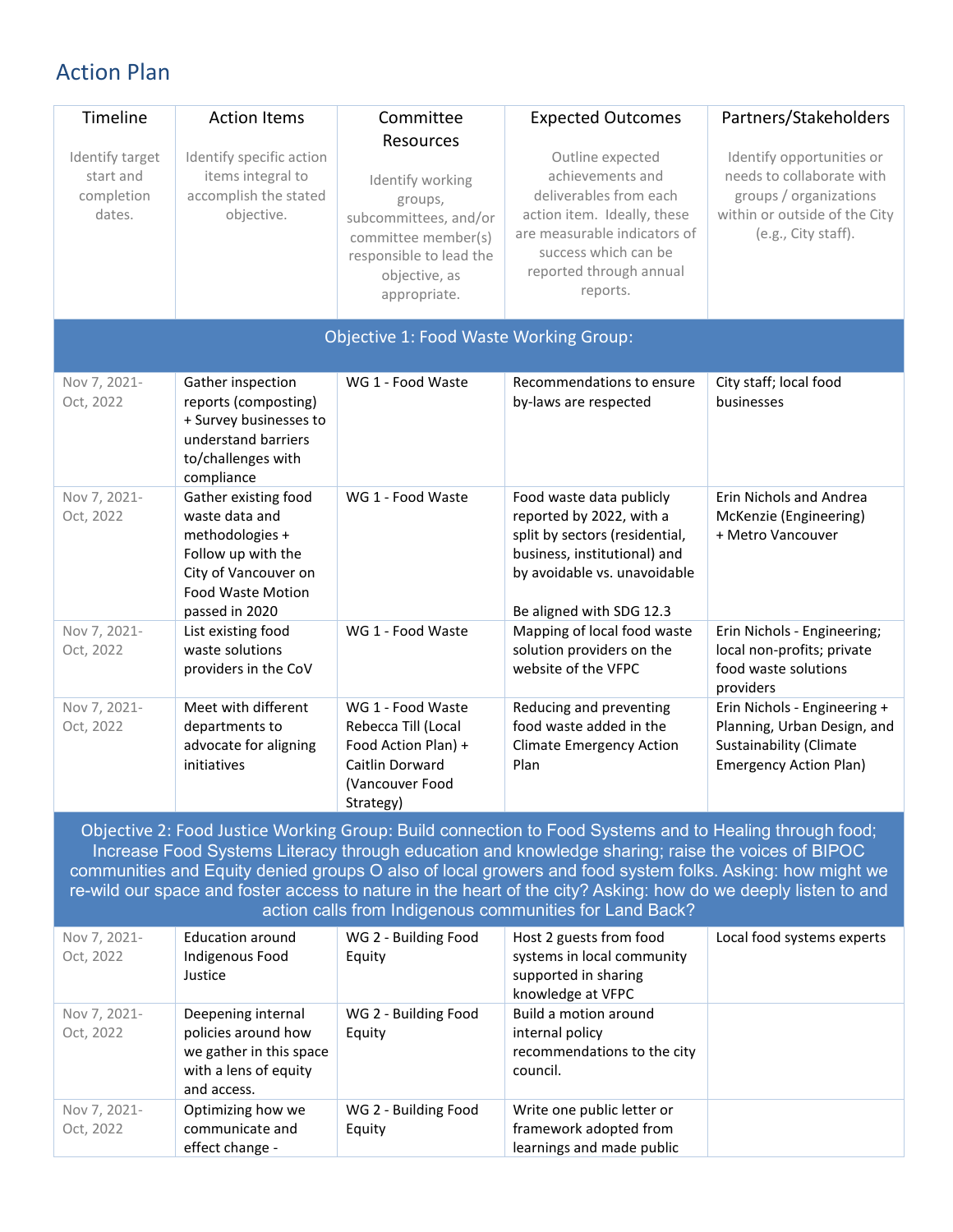|                                                                                                                                                                                            | pressuring change                                                                                                                                                                                         |                                                            | using website and socials of                                                                                                                                                                                                                          |                                                                            |  |  |  |
|--------------------------------------------------------------------------------------------------------------------------------------------------------------------------------------------|-----------------------------------------------------------------------------------------------------------------------------------------------------------------------------------------------------------|------------------------------------------------------------|-------------------------------------------------------------------------------------------------------------------------------------------------------------------------------------------------------------------------------------------------------|----------------------------------------------------------------------------|--|--|--|
|                                                                                                                                                                                            | through motions,<br>public letters, network                                                                                                                                                               |                                                            | <b>VFPC</b>                                                                                                                                                                                                                                           |                                                                            |  |  |  |
|                                                                                                                                                                                            | activation)                                                                                                                                                                                               |                                                            |                                                                                                                                                                                                                                                       |                                                                            |  |  |  |
| Objective 3 Children and Youth Working Group: Support the creation of framework for a VSB Food Vision,                                                                                     |                                                                                                                                                                                                           |                                                            |                                                                                                                                                                                                                                                       |                                                                            |  |  |  |
| including a Universal School Food Program   Increase awareness of school food issues   Support integrating                                                                                 |                                                                                                                                                                                                           |                                                            |                                                                                                                                                                                                                                                       |                                                                            |  |  |  |
| universal good food access and literacy for pre-school aged youth.                                                                                                                         |                                                                                                                                                                                                           |                                                            |                                                                                                                                                                                                                                                       |                                                                            |  |  |  |
| Oct 2021. - Dec                                                                                                                                                                            | Join the VSB Visioning                                                                                                                                                                                    | WG - 5. Marc                                               | A vision will be created                                                                                                                                                                                                                              | VSB, Estrellita Gonzalez,                                                  |  |  |  |
| 2021                                                                                                                                                                                       | Process through<br>applying                                                                                                                                                                               | Schutzbank, Vicky<br>Baker will apply for the<br>position. |                                                                                                                                                                                                                                                       | possibly DPAC                                                              |  |  |  |
| Oct 2021 - Sept.<br>2022                                                                                                                                                                   | Plan and host a public<br>panel in March on<br>School Food.<br>Host a Great Big<br><b>Crunch Proclamation</b><br>Pass Relevant Motion                                                                     | WG <sub>5</sub>                                            | Motion created and passed,<br>panel established and held,<br>proclamation created,<br>Crunch @ City Hall                                                                                                                                              | VFPC, Coalition for Health<br>School Food, Mayor and<br>Council, VSB       |  |  |  |
| Oct 2021 - Sept.<br>2022                                                                                                                                                                   | Establish working<br>relationships and<br>knowledge sharing<br>opportunities with<br>other Advisory<br>Councils and sub-<br>committees to<br>increase access to<br>healthy food for<br>children and youth | WG 5 - Jyotika                                             | Align subcommittees'<br>priorities and goals with<br>that of other committees<br>that have an interest in<br>child and youth health and<br>well-being to overlap our<br>work to have a strong<br>impact on child and youth<br>access to healthy food. | City Staff                                                                 |  |  |  |
|                                                                                                                                                                                            |                                                                                                                                                                                                           |                                                            | Objective 4.1 Climate Adaptation Working Group: Identify how CoV can mitigate and adapt our food systems                                                                                                                                              |                                                                            |  |  |  |
|                                                                                                                                                                                            |                                                                                                                                                                                                           | to climate change today and in the future                  |                                                                                                                                                                                                                                                       |                                                                            |  |  |  |
| Nov 7, 2021-<br>Oct, 2022                                                                                                                                                                  | Research existing<br>documents and plans,<br>identifying the<br>intersections of food<br>and climate change                                                                                               | WG 4 - climate<br>mitigation and<br>adaptation             | Have food included in the<br>next update of the CoV<br><b>Climate Change Adaptation</b><br><b>Strategy and Climate</b><br><b>Emergency Plan</b>                                                                                                       | City staff; Parks Board staff                                              |  |  |  |
| Nov 7, 2021-<br>Oct, 2022                                                                                                                                                                  | Develop clear<br>understanding on<br>CoV's global and local<br>food supply impact on<br>climate                                                                                                           | WG 4 - climate<br>mitigation and<br>adaptation             | CoV staff to create a report<br>clearly mapping and<br>outlining food supply chain;<br>support Parks Board LFSAP<br>regarding local food systems                                                                                                      | City staff; Parks Board staff;<br>private food import/ export<br>companies |  |  |  |
|                                                                                                                                                                                            |                                                                                                                                                                                                           |                                                            |                                                                                                                                                                                                                                                       |                                                                            |  |  |  |
| Objective 4.2 Climate Adaptation Working Group: Identify and animate existing initiatives and policies in the<br>CoV and beyond to increase our food system's resilience to climate change |                                                                                                                                                                                                           |                                                            |                                                                                                                                                                                                                                                       |                                                                            |  |  |  |
| Nov 7, 2021 -<br>Sept 2022                                                                                                                                                                 | Get speakers (experts<br>in the climate field) to<br>present at VFPC.<br>Host public lectures                                                                                                             | WG 4 - climate<br>mitigation and<br>adaptation             | Public engagement;<br>broader understanding of<br>issues (hard to measure?)                                                                                                                                                                           |                                                                            |  |  |  |
| Nov 7, 2021-<br><b>July 2022</b>                                                                                                                                                           | (i.e. Seth Klein)<br>Awareness campaign<br>re. importance of<br>healthy water and<br>soils                                                                                                                | WG 4 - climate<br>mitigation and<br>adaptation             | Proclamation (i.e. World<br>Soils Day)                                                                                                                                                                                                                |                                                                            |  |  |  |
|                                                                                                                                                                                            |                                                                                                                                                                                                           |                                                            |                                                                                                                                                                                                                                                       |                                                                            |  |  |  |